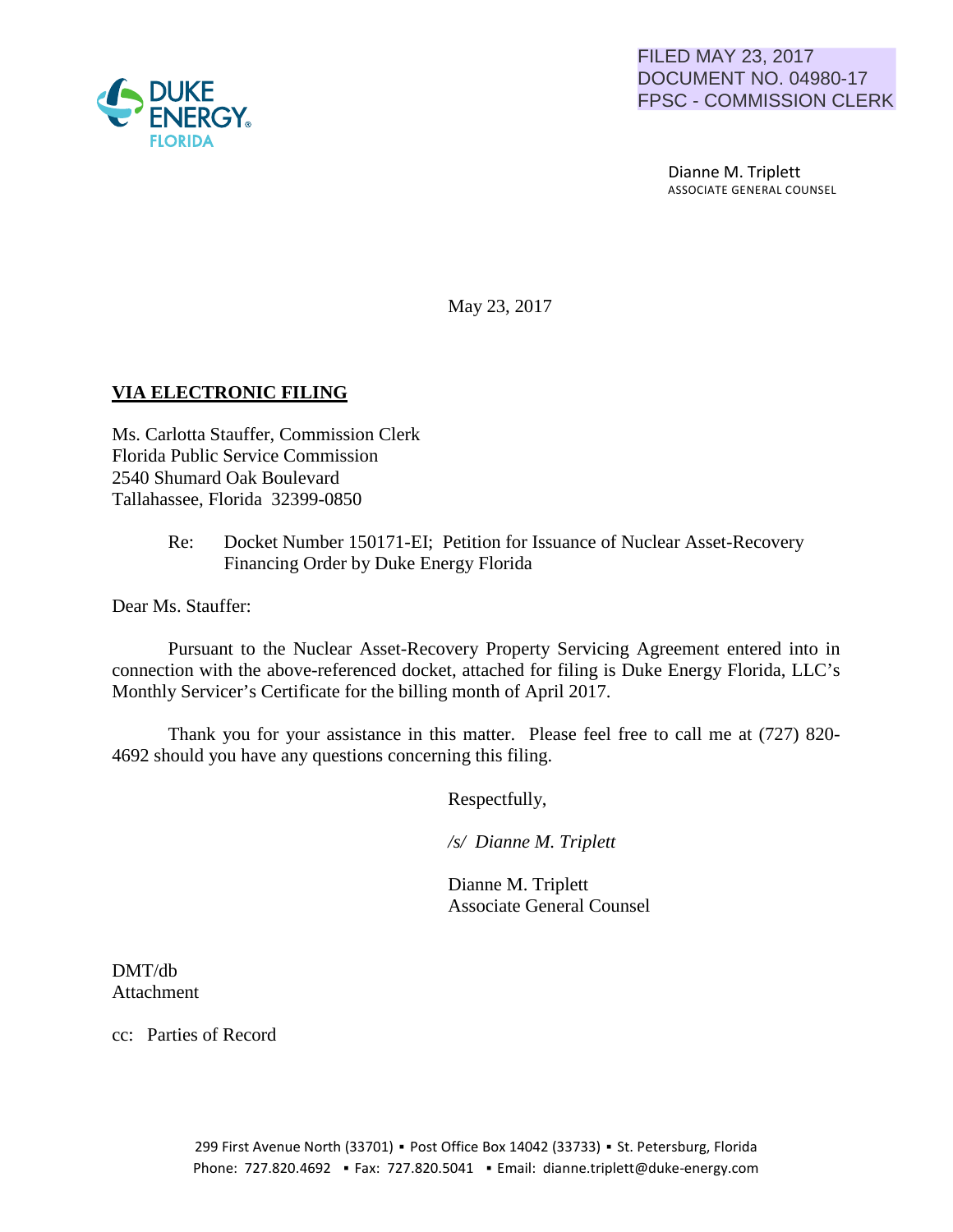# **MONTHLY SERVICER'S CERTIFICATE**

### DUKE ENERGY FLORIDA PROJECT FINANCE. LLC

### \$1,294,290,000 Series A Senior Secured Nuclear Asset-Recovery Bonds

Pursuant to SECTION 3.01(b) of the Nuclear Asset-Recovery Property Servicing Agreement dated as of June 22, 2016 by and between Duke Energy Florida, Inc., as Servicer, and Duke Energy Florida Project Finance, LLC, as Issuer (the "Servicing Agreement"), the Servicer does hereby certify as follows:

Capitalized terms used but not defined in this Monthly Servicer's Certificate have their respective meanings as set forth in the Servicing Agreement. References herein to certain sections and subsections are references to the respective sections or subsections of the Servicing Agreement.

#### Current BILLING MONTH: April 2017

#### Current BILLING MONTH: 3/30/2017 - 4/28/2017

| Standard Billing for prior BILLING MONTH: March 2017           |                      |       |
|----------------------------------------------------------------|----------------------|-------|
| <b>Residential Total Billed</b>                                | \$<br>150,169,888    |       |
| Residential NUCLEAR ASSET-RECOVERY CHARGE ("NARC") Billed      | 2,958,449            | 1.97% |
| <b>General Service Non-Demand Total Billed</b>                 | 16,862,211           |       |
| <b>General Service Non-Demand NARC Billed</b>                  | 254,125              | 1.51% |
| <b>General Service Billed</b>                                  | 1,175,089            |       |
| <b>General Service NARC Billed</b>                             | 18,574               | 1.58% |
| <b>General Service Demand Total Billed</b>                     | 89,673,192           |       |
| General Service Demand NARC Billed                             | 1,705,691            | 1.90% |
| <b>Curtailable Total Billed</b>                                | 714,686              |       |
| <b>Curtailable NARC Billed</b>                                 | 9,862                | 1.38% |
| Interruptible Total Billed                                     | 10,327,163           |       |
| Interruptible NARC Billed                                      | 249,133              | 2.41% |
| <b>Lighting Total Billed</b>                                   | 2,068,436            |       |
| <b>Lighting NARC Billed</b>                                    | 11,492               | 0.56% |
| YTD Net Write-offs as a % of Total Billed Revenue (see Note 1) |                      |       |
| Non-Residential Class Customer Write-offs                      |                      |       |
| Residential Class Customer Write-offs                          |                      |       |
| <b>Total Write-offs</b>                                        | 0.13%                |       |
| <b>Aggregate NARC Collections (see Note 2)</b>                 |                      |       |
| <b>Total NARC Remitted for Current BILLING MONTH</b>           |                      |       |
| <b>Residential NARC Collected</b>                              | \$.                  |       |
| General Service Non-Demand NARC Collected                      | 2,838,998<br>243,871 |       |
| <b>General Service NARC Collected</b>                          | 17,990               |       |
| <b>General Service Demand NARC Collected</b>                   |                      |       |
|                                                                | 1,637,134            | ÷     |
| <b>Curtailable NARC Collected</b>                              | 9,495                |       |
| Interruptible NARC Collected                                   | 238,874              |       |
| <b>Lighting NARC Collected</b>                                 | 10,994               |       |
| <b>Sub-Total of NARC Collected</b>                             | \$.<br>4,997,356     |       |
| <b>Total Current NARC Collected and Remitted</b>               | \$<br>4,997,356      |       |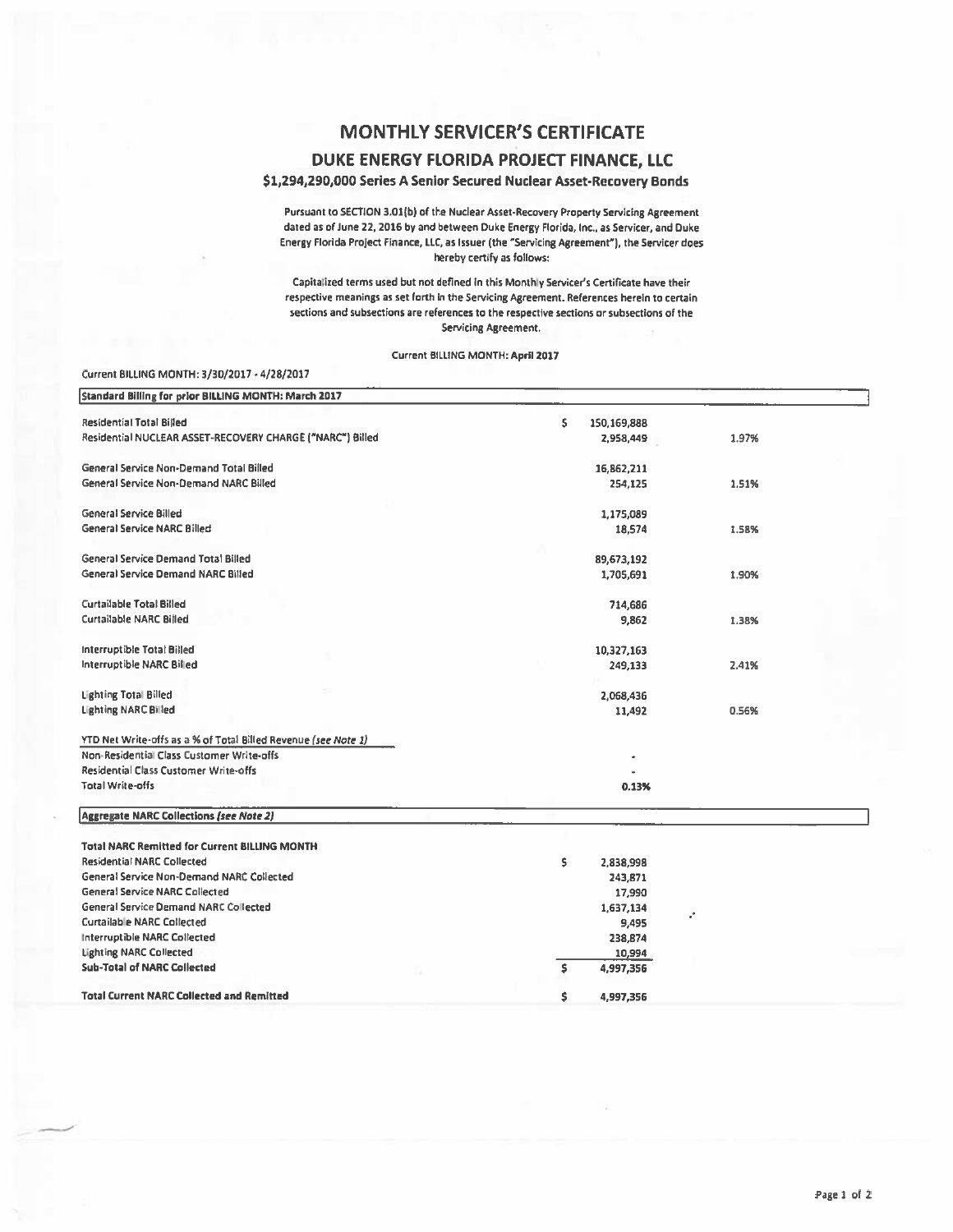Aggresate NARC Remittances for March 2017 BILLING MONTH Aggregate NARC Remittances for April 2017 BilliNG MONTH Aggregate NARC Remittances for May 2017 BilliNG MONTH Aggregate NARC Remittances for June 2017 BILliNG MONTH Aggregate NARC Remittances for July 2017 BILLING MONTH Aggregate NARC Remittances for Ausust 2017 BilliNG MONTH Total NARC Remittances

Current BILUNG MONTH: 3/30/2017 • 4/28/2017

Executed as of this 23rd day of May 2017.

\$ \$ 6,064,014 4,997,356 N/A N/A N/A N/A 11,061,370

DUKE ENERGY FlORIDA, llC,

as Servlcer hw / N By:

David Doss Director, Electric Utilities and Infrastructure

\*\*Note 1: NARC Write-off not applied to individual customer classes. ""Note Z; NARC collections ol/ocoted bosed on prior month billings, CC: DUKE ENERGY FLORIDA PROJECT FINANCE, llC